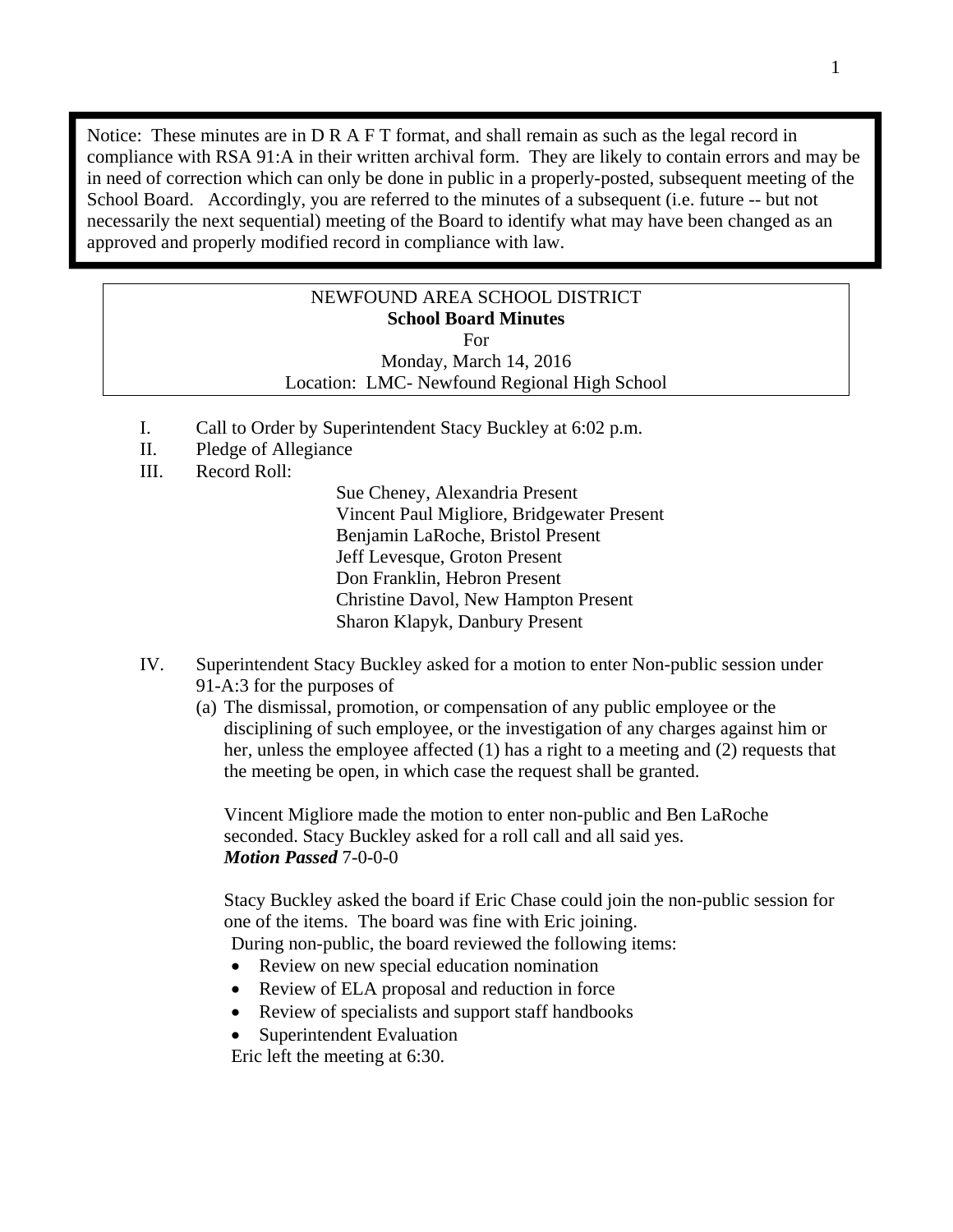Sue Cheney made a motion to leave non-public at 6:38. Seconded by Jeff Levesque. Stacy asked for a roll call vote and all said yes. *Motional Passed* 7-0-0-0

The Board returned from non-public at 6:43 p.m. The Superintendent called the meeting to order at 6:45 p.m.

- V. Nomination of Chair of the Newfound Area School Board Don Franklin nominated Jeff Levesque as Chair and Vincent Migliore seconded. No more nominations. *Nomination Passed* 7-0-0-0
- VI. Nomination of Vice-Chair of the Newfound Area School Board Jeff Levesque nominated Don Franklin as Vice-Chair and Sue Cheney seconded. *Nomination Passed* 7-0-0-0
- VII. Appointment of District Treasurer Stacy Buckley said Michelle LaCroix will continue if appointed as District Treasurer. Sue Cheney moved to appoint Michelle LaCroix as District Treasurer and Christine Davol seconded. *Appointment Passed* 7-0-0-0
- VIII. Appointment of District Clerk Ben LaRoche moved to appoint Ruth Whittier as District Clerk. Vincent Paul Migliore seconded. *Appointment Passed* 7-0-0-0
- IX. Approval or Modification of Agenda None
- X. Approval of Minutes
	- a. Deliberative Session
	- b. February 15, 2016 The request was made for the pages of the Minutes to be numbered. Approval of the Minutes was moved to consent agenda.

## XI. Public Comment

Bryan Richardson, Alexandria announced May 3 a foundation is going to recognize Morrison Construction for construction of the football field. Also, the Bristol Rotary had donated \$150 to the Friends of Newfound Football so that there could be another night game in the fall. Bryan also said he and Branden Stevens had visited the high school Tech Ed classes recently to promote an apprentice program along with other career opportunities at Hypertherm, where both Bryan and Branden work.

#### Correspondence

 Don Franklin announced that Danbury and New Hampton Community Schools had Jumprope for Heartand raised \$2500 donated to the American Heart Association. The Middle School had a Dodgeball tournament and brought in cans for Bristol Food Bank.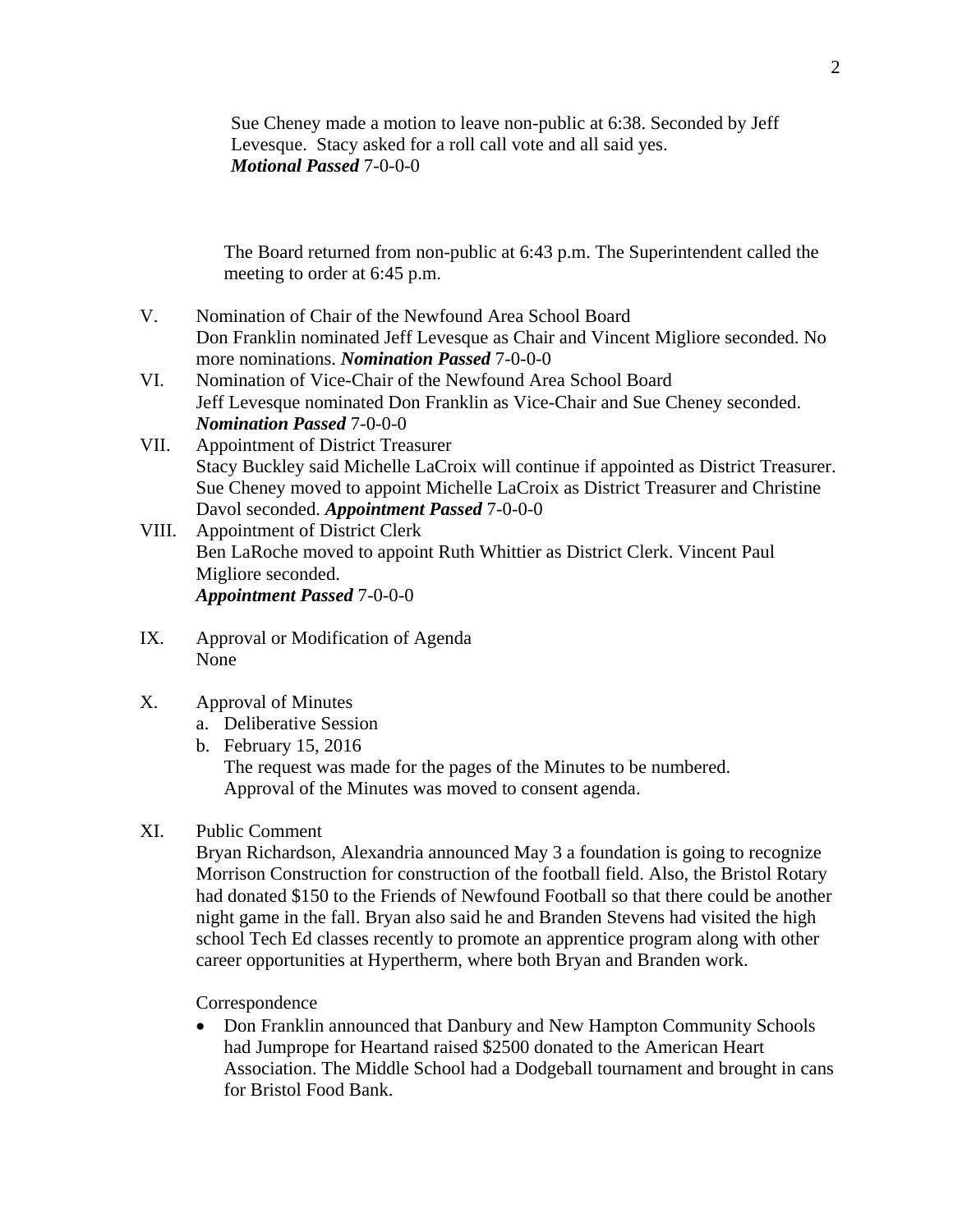- Don Franklin displayed a Pre K brochure available to promote an Open House April 7. Don has received great feedback from all parents of the preschool students.
- XII. Announcements and Recognition
	- a. Staff Liaison Report
		- Megan Guldner reported that eighth graders and parents will attend step-up day at the high school March 16.
	- b. Student Liaison Report Josh MacLean reported Crystal Conkey won the Poetry Out Loud contest. The musical rehearsals for The Little Mermaid were going on and the Math Team had a state tournament the next day.
	- c. Superintendent Report
		- Pete Cofran and Paul Hoiriis attended an award ceremony for student scholar athletes at the Capital Center for the Arts.
		- Paul Ciotti started his position as the new Technology Coordinator.
		- The high school Junior Class took the SAT on March 2, which is now the state assessment for  $11<sup>th</sup>$  graders.
		- Grades 3-8 will take Smarter Balance test end of this month.
		- School Board Evaluation has been sent out and all faculty and staff are encouraged to fill it out. There is also a community survey that went out as well. The link is on the website.
		- At the Commissioner's meeting there was discussion around the switch from No Child Left Behind to Every Student Succeeds Act. Our state will develop its own accountability system and the first implementation is 2017-18. Don Franklin had a question about the SAT test: Was there feedback from students who were not interested in going on to college? Stacy Buckley replied most students were happy to see the connection. Josh MacLean, Student Liaison, added that he heard nothing negative about the test.
	- d. Other None

## XIII. Old Business

a. Follow up from Roof Presentation/Direction for Facilities Committee Stacy Buckley recapped that the board consensus from the last meeting was to put the topic on the agenda for more direction to the Facilities Committee. Sue Cheney asked for the next step. Have we decided to fix the roof? Vinnie Migliore asked for explanation of some emails sent. Stacy Buckley explained they concerned an informal consult with a roofer. Vincent Migliore thinks it's time to get additional cost estimates. A protracted discussion ensued about risk mitigation, bond money, and professional opinions to protect the public interest. Stacy Buckley suggested three tasks for the facilities committee: 1) answer the question to replace or repair? 2.) If we replace, look at all of the options for replacement and determine the best one for us and 3.) make a recommendation to the board regarding their decision. The board, after discussion, determined this was the next appropriate step for the facilities committee. Jeff Levesque asked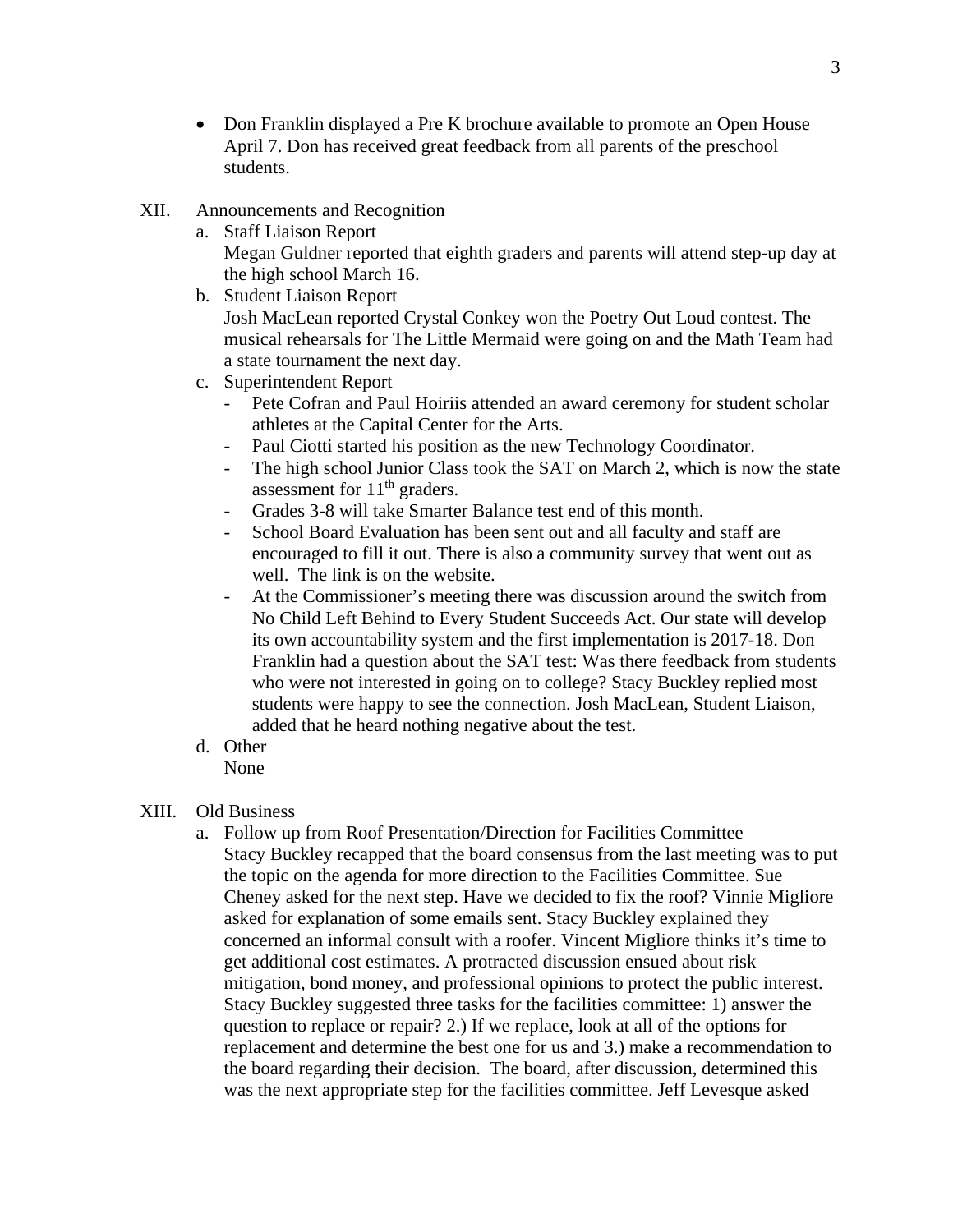about a timeline. Don Franklin suggested the facilities committee would need about two months to complete the task. The Board will review the recommended at their May meeting.

#### XIV. New Business

- a. Field trip request(s)
	- NRHS Music Department requests to take 67 students to Boston on May 19-20 to view Blue Man Group, this is an overnight, out of state field trip request. BHVS and NHCS  $5<sup>th</sup>$  grade is requesting a field trip = to Boston's Freedom Trail on May 25. This is an out of state field trip.
	- A third field trip request is from NRHS to take 30-40 NRHS students to see the 2017 Presidential Inauguration in Washington D.C. January 18-21, 2017. The board asked to continue to monitor the number of students interested in attending and to be sure that enough chaperones were attending. These items were moved to the consent agenda for approval.
	- Teacher Nomination: NMMS Special Education Teacher Stacy Buckley nominated the appointment of Daniel Gilbert to the NMMS Special Education Teacher position.
- b. Reconfiguration of ELA class structure at NMMS
	- Stacy Buckley and Eric Chase reviewed the proposal to reconfigure the ELA class structure at NMMS. The re-alignment will involve a Reduction in Force (RIF) and Board approval is needed for the RIF. The administration is proposing to offer 78 minutes of English Language Arts every day at NMMS. This will be accomplished by eliminating the writing portfolio class and incorporating that work into the regular ELA classroom. In order to do this, the two positions will be re-aligned. A writing portfolio teacher will become an ELA teacher and a reduction in force will occur with the reading specialist position and the funding for that position will be used to support an additional ELA position. Bristol Planning Board: The planning board requested input on impact fees and the impact of a housing project on schools in Bristol.

Stacy Buckley reviewed the letter that she submitted to the planning board. Ben LaRoche said this won't impact negatively and thinks it's a great project. Vincent Migliore thinks that the schools have lots of room for additional students

- c. Information regarding the moving of the NRHS Boys Basketball Game Jeff Levesque explained that due to a broken water pump at the high school, a Senior Recognition Game the Friday before vacation was moved to Franklin Middle School. The seniors were recognized as well as they would have been at home. He offered a big thanks to both Athletic Directors' efforts.
- d. Policy Committee: *Stacy Buckley noted all handbooks and job descriptions were reviewed by and approved by the policy committee.* 
	- i. Approval of Handbooks:
		- 1. Support Staff
		- 2. Specialists
	- ii. Approval of Job Descriptions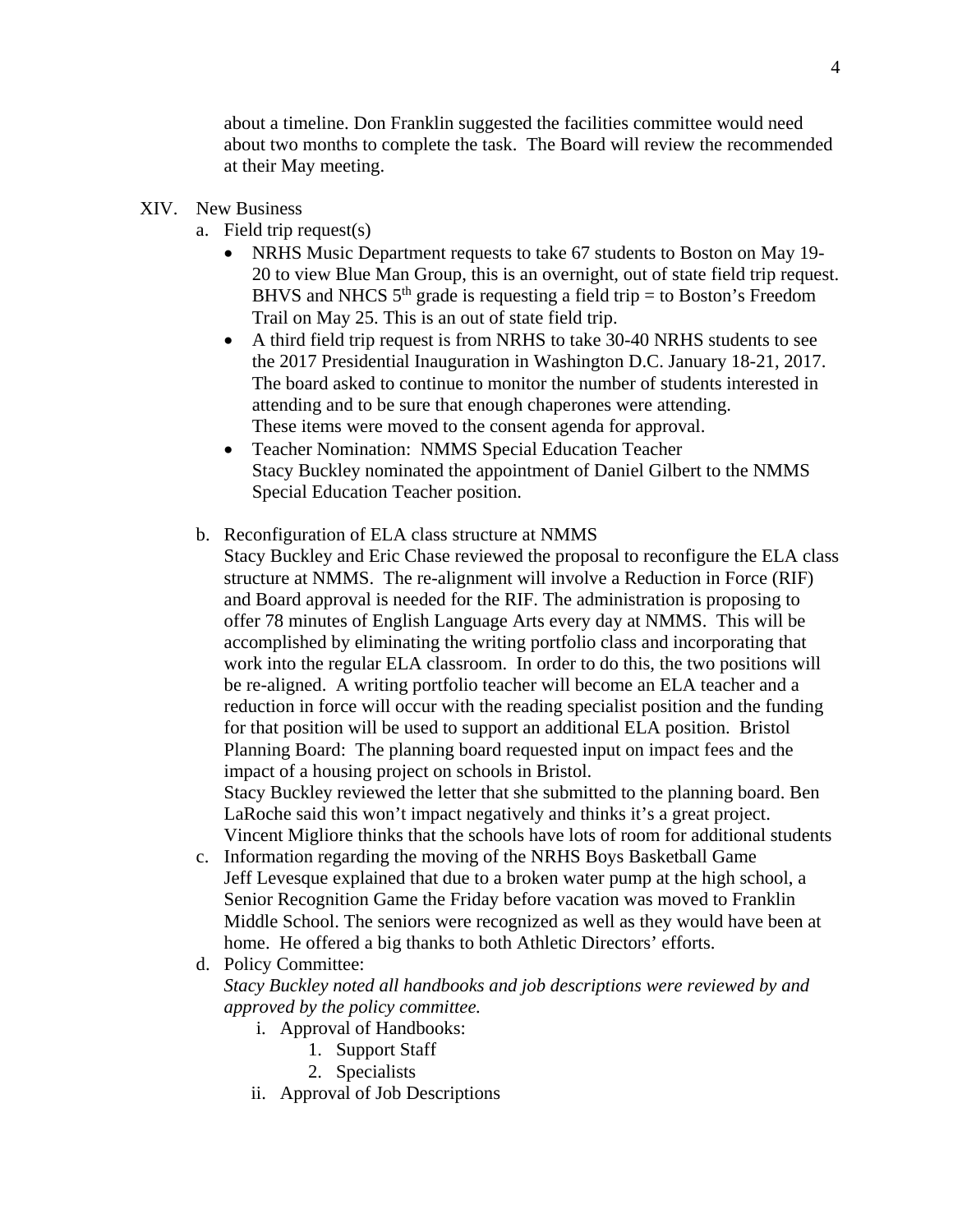- 1. Student Services Coordinator (revised District Data Coordinator) Dual supervisory role was discussed
- 2. Behavior Specialist
- 3. Intermittent Building Supervisor (created job description
- 4. ELO/Senior Projects Coordinator (new)
- iii. Special Education Handbook revision (eliminated a line)
- e. Proposed meeting schedule for Board meetings
	- The board reviewed the proposed schedule. Ben LaRoche suggested we bring back the Planning and Dialogue Meetings because they are very useful.
	- Ben LaRoche also suggested putting the Non-Public Session last instead of first because there is sometimes that the non-public goes 6:30 p.m. So out of consideration for the public he wants to move the Non-Public to the end of the meeting.
	- The members weighed in on various pros and cons of the move but all agreed they don't want to be rushed into decisions because the public is waiting. The purpose of the School Board Meeting is to perform the business of the school district. It was agreed that if non-public was going to be lengthy, the board could recess non-public and go back into non-public at the end of the meeting. All board members thought this would be a good approach. School Board Committee Assignments
	- The board discussed keeping the assignments the same as committee's seem to be working effectively. Everyone agreed. Assignments will remain the same.
- XV. Public Comment (on agenda items only per policy BDDH, 5-minute limit) Bryan Richardson, Alexandria said if Opt Out option for SBAC is advertised you may not get 95% participation. Stacy Buckley replied that it is part of the new law. Bryan Richardson invited the high school students to take a field trip to the Upper Valley to visit Bryan's place of employment, Hypertherm, a manufacturing industry. Tom Caldwell, Bristol backs up Ben LaRoche on the Nonpublic Session move because people leave early before the meeting starts. More people would come.
- XVI. Motion on Consent Agenda
	- $\bullet$  Minutes 2/15/16
	- Deliberative Session
	- Three Field Trips
	- Job Descriptions
	- Specialist and Support Staff Handbooks
	- Special Education Handbook

Vincent Migliore moved as proposed, seconded by Don Franklin.

Sharon Klapyk asked if the minutes from February 15, 2016 could be separate because she was absent for that meeting? Everyone agreed to take the Feb. 15, 2016 minutes off of the consent agenda. All those in favor of Consent Agenda except for February 15, 2016 Minutes.

Vote: 7-0-0-0 *Motion Passed*